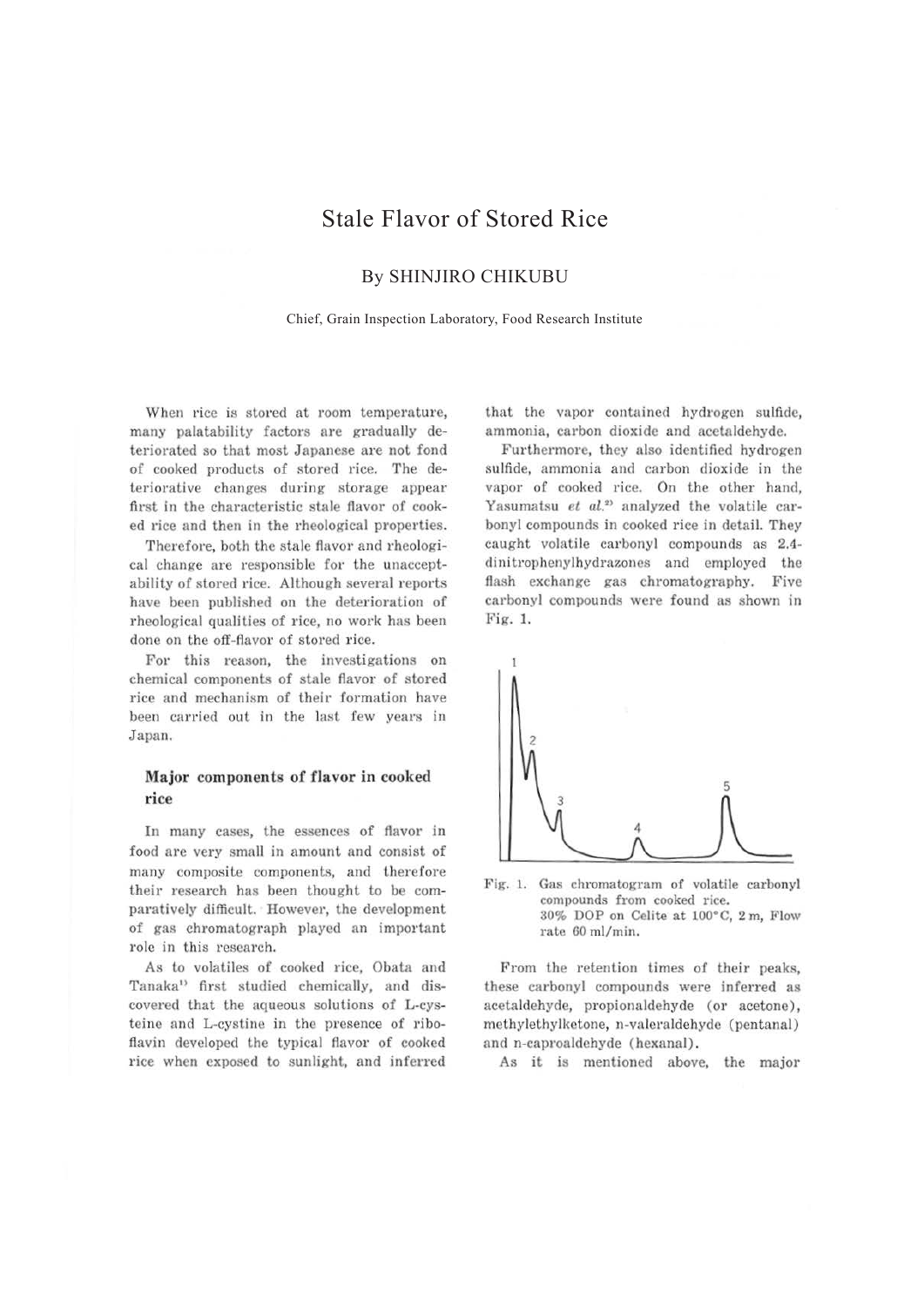components of the flavor in cooked rice are thought not to be a single compound but to consist of many compounds such as sulfuric compounds, carbonyl compounds and ammonia.

#### Stale flavor of stored rice

Moreover, Yasumatsu et al.,<sup>31</sup> undertook the direct gas chromatographic analysis of head space vapor after cooking the stored rice, the stale flavor of which was clearly detected by sensory test, and compared with that of fresh rice. The gas chromatograms of the head space vapor of cooked rice are shown in Fig. 2.



Fig. 2. Gas chromatogram of vapor sample of cooked rice. DOP on Celite at 100°C, Flow rate 60

ml/min.

- Vapor from fresh rice. - - - - - - - Vapor from stored rice.

It indicates that three peaks were greater in stored rice than in fresh rice. These three peaks were almost eliminated when rice was cooked with 0.10% acidic hydroxylamine solution, which means they were carbonyl compounds.

In addition, these three carbonyl compounds seem to be responsible for the stale flavor of stored rice because it was not detected by the sensory test when stored rice was cooked with an acidic hydroxylamine solution. The difference of the content of total volatile carbonyl compounds between stored rice and fresh rice is shown in Table 1.

Total amounts of volatile carbonyl compounds developed from stored rice were two times as large as those of fresh rice. Table 1

#### **Table 1. Composition of volatile carbonyl compounds**

| Carbonyl compound                          | % Composition of<br>volatile carb. comp.*                 |             |  |  |  |  |
|--------------------------------------------|-----------------------------------------------------------|-------------|--|--|--|--|
|                                            | Fresh rice<br>50.8<br>31.0<br>11.0<br>trace<br>7.2<br>1.7 | Stored rice |  |  |  |  |
| Acetaldehyde                               |                                                           | 25.1        |  |  |  |  |
| Propionaldehyde or<br>acetone              |                                                           | 42.1        |  |  |  |  |
| Methylethylketone                          |                                                           | 8.9         |  |  |  |  |
| n-Valeraldehyde                            |                                                           | 4.9         |  |  |  |  |
| n-Caproaldehyde                            |                                                           | 19.0        |  |  |  |  |
| Total volatile carbonyl<br>comp. $(\mu M)$ |                                                           | 3.7         |  |  |  |  |

\* Calculated from the peak heights in gaschromatogram.

also shows the composition of volatile carbonyl compounds and indicates that the contents of propionaldehyde (or acetone), nvaleraldehyde and n-caproaldehyde in the volatiles were clearly higher in stored rice than in fresh rice, and especially n-valeraldehyde and n-caproaldehyde increased.

When the freshly harvested rice was cooked with these carbonyl compounds, as most panelists reported, the cooked rice had the flavor of stored rice. On the basis of these data, it seems reasonable to assume that carbonyl compounds are mainly responsible for the stale flavor of stored rice.

Endo et al.<sup>1</sup> also compared the flavor of stored rice (one or two years in ordinary warehouse) with that of fresh rice. Milled rice was cooked in an automatic electric rice cooker which is practically used by Japanese consumers and the direct gas chromatographic analysis of head space vapor of cooked rice was undertaken.

As the result, except carbonyl compounds which were reported by Yasumatsu *et* al., isobutylaldehyde, n-butylaldehyde and iso-valeraldehyde were newly inferred in the vapor of cooked rice. Carbonyl compounds were generally higher in stored rice than in fresh rice,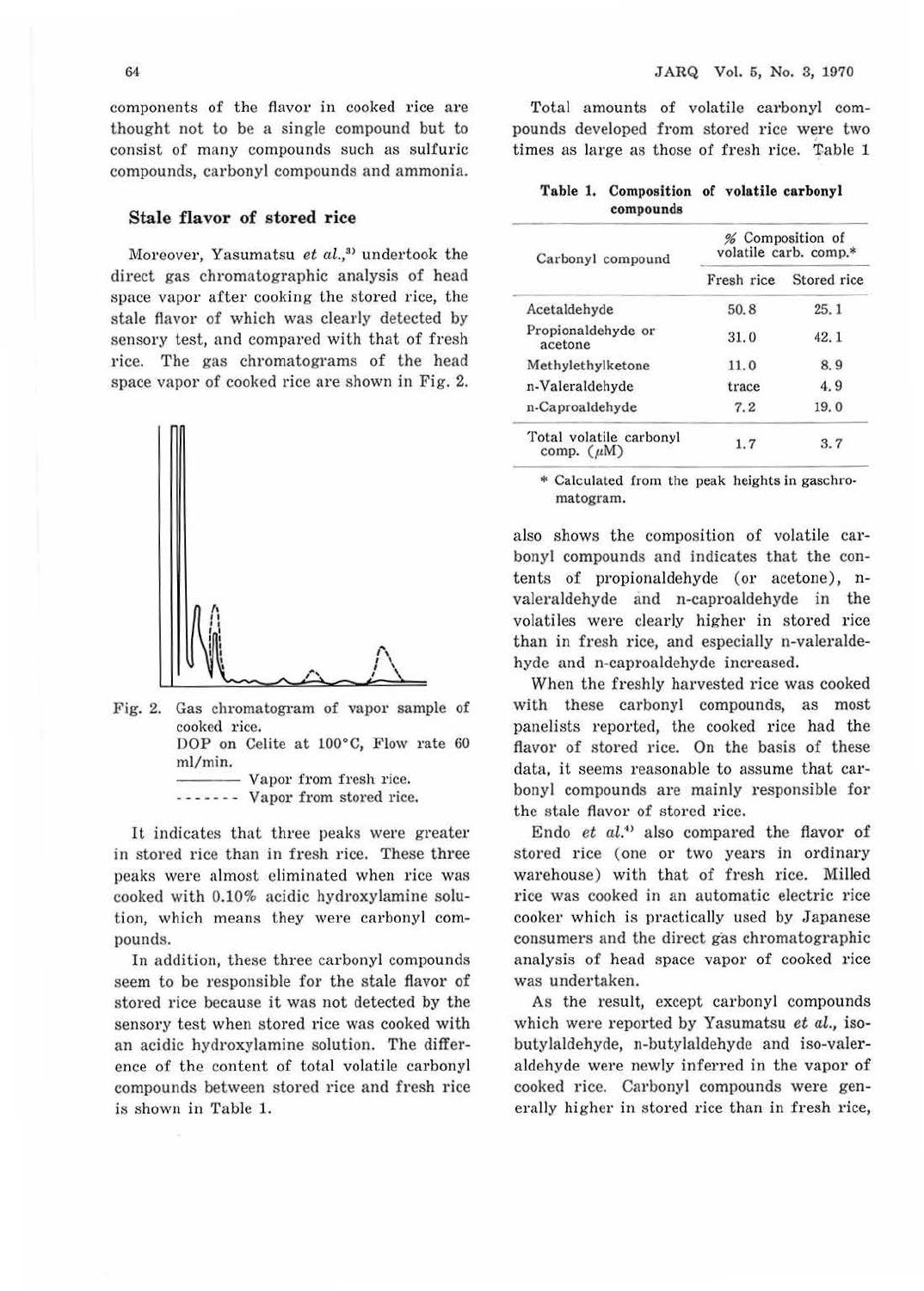|              |                          | $g/100 g$ of rice*  |                       | $g/100 g$ of extraneous lipid |                    |                |                            |  |
|--------------|--------------------------|---------------------|-----------------------|-------------------------------|--------------------|----------------|----------------------------|--|
| Variety      | Description<br>of sample | Extraneous<br>lipid | Fat-by-<br>hydrolysis | Phospho-<br>lipid             | Free fatty<br>acid | Neutral<br>fat | Unsaponifi-<br>able matter |  |
| Koshiji-wase | fresh rice               | 0.35                | 0.53                  | 1.5                           | 30.6               | 49.9           | 5.7                        |  |
| (Niigata)    | stored rice              | 0.34                | 0.54                  | 0.4                           | 51.9               | 30.8           | 6.0                        |  |
| Asahi        | fresh rice               | 0.35                | 0.55                  | 1.5                           | 32.0               | 54.9           | 5.6                        |  |
| (Okayama)    | stored rice              | 0.36                | 0.54                  | 0, 6                          | 51.6               | 33.0           | 4.9                        |  |

**Table** 2. **Change** in **lipid compositions of milled rice during storage** 

\* moisture content: 13%

and n-caproaldehyde increased most remarkably and its increment was in proportion to the stored period.

On the other hand, free fatty acids increase clearly during storage of rice. Changes in lipid compositions of rice during storage are shown in Table  $2.5$ <sup>3</sup> Tatenuma and Sato<sup>6</sup><sup>3</sup> reported that free fatty acids existed in distilled solution when imported foreign rice was steamed. Foreign rice is mostly imported to Japan in the form of milled rice and stored for a fairly long time. Therefore, it is supposed to show the similar tendency in case of domestic stored rice.

In case of stored rice, much free fatty acids seem to dissolve into volatiles of cooked rice because contents of free fatty acids are higher in stored rice than in fresh rice as shown in Table 2. These fatty acids as well as carbonyl compounds are supposed to be some components of stale flavor of stored rice.

#### **Mechanism of stale· flavor formation**

In regard to the formation of carbonyl compounds in cooked rice, two mechanisms are generally supposed as follows: One is the Strecker degradation of amino acids and other is the autoxidation of lipid.

In the Strecker degradation, amino acids change to aldehyde of one less carbon atom by heating with sugar."

$$
\begin{array}{c}\nR-\text{CH}-\text{COOH}\longrightarrow R\cdot\text{CHO}+\text{NH}_3+\text{CO}_2 \\
\downarrow \\
\text{NH}_2\n\end{array}
$$

And amino acids are thought to be precursor

of carbonyl compounds in volatiles of cooked rice as shown in Table 3. However, amino acids proved to exist in rice are only alanine, cysteine and cystine as the precursor of acetaldehyde. Others are peculiar amino acids and

|             |  | Table 3. Aldehydes produced by the Strecker |
|-------------|--|---------------------------------------------|
| degradation |  |                                             |

| Aldehydes in rice                                                         | Amino acids as precursor<br>in the Strecker degradation                       |
|---------------------------------------------------------------------------|-------------------------------------------------------------------------------|
| Acetaldehyde                                                              | Alanine                                                                       |
| CH <sub>s</sub> CHO                                                       | CH <sub>3</sub> -CH-COOH<br>NH.                                               |
|                                                                           |                                                                               |
|                                                                           | Cysteine                                                                      |
|                                                                           | $HS$ -CH <sub>2</sub> -CH-COOH                                                |
|                                                                           | NH.                                                                           |
|                                                                           | Cystine                                                                       |
|                                                                           | S-CH <sub>2</sub> -CH-COOH                                                    |
|                                                                           | NH <sub>2</sub>                                                               |
|                                                                           | $S$ -CH <sub>2</sub> -CH-COOH                                                 |
|                                                                           | NH,                                                                           |
| Propionaldehyde                                                           | $\alpha$ -Amino butyric acid                                                  |
| $CH3-CH2-CHO$                                                             | $CHa-CH2-CH-COOH$                                                             |
|                                                                           | NH <sub>2</sub>                                                               |
| n-Valeraldehyde                                                           | Norleucine                                                                    |
| $CH3-CH2-CH2-CH2-CHO$                                                     | $CH3-CH2-CH2-CH2-$<br>CH-COOH<br>NH.                                          |
| n-Caproaldehyde                                                           | $\alpha$ -Amino heptylic acid                                                 |
| $CH_2$ -CH <sub>2</sub> -CH <sub>2</sub> -CH <sub>2</sub> -<br>$CH2$ -CHO | $CH_2$ -CH <sub>2</sub> -CH <sub>2</sub> -CH <sub>2</sub> -<br>$CH2$ -CH-COOH |
|                                                                           | NH,                                                                           |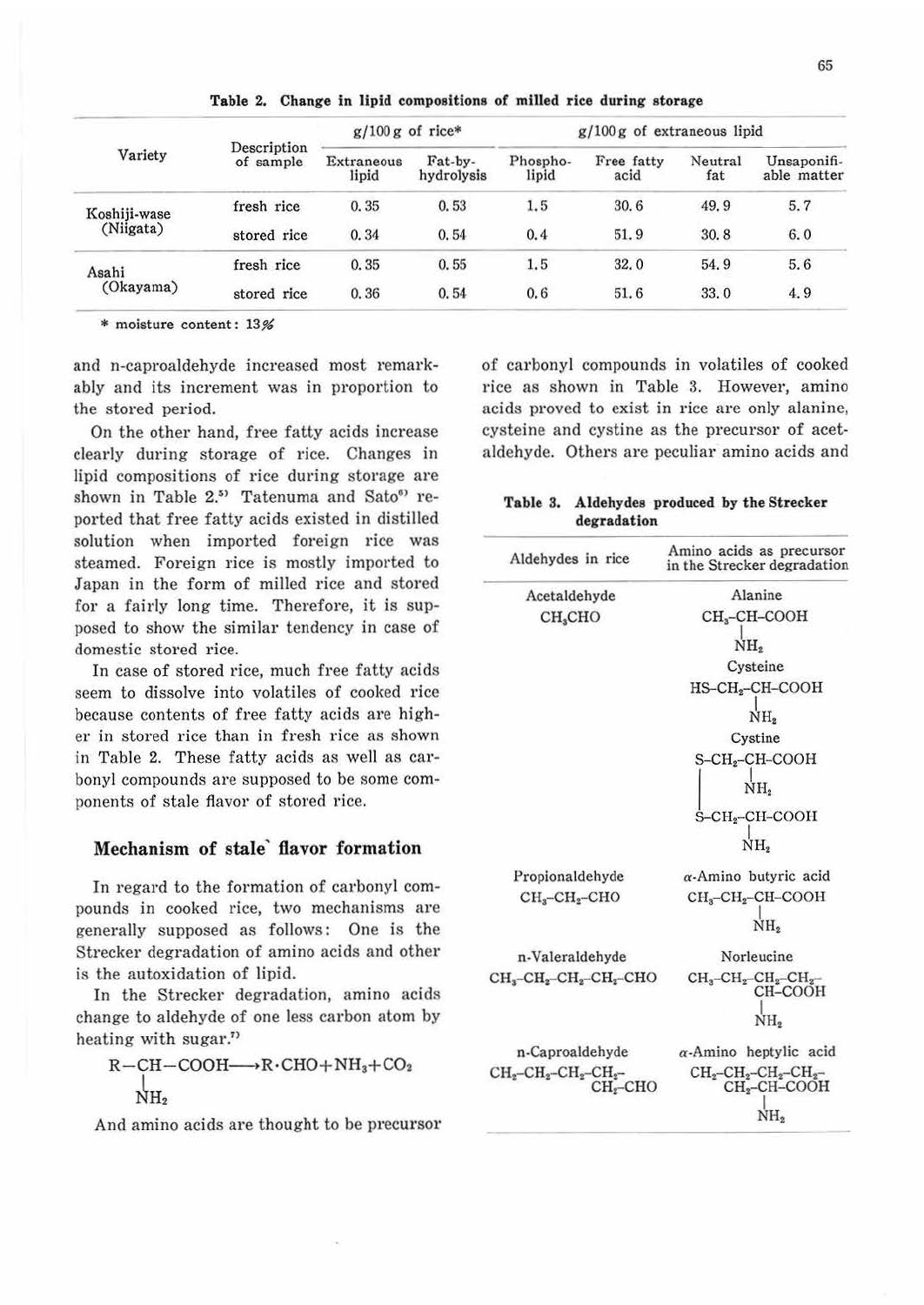|                                                      |                 |                |                |                |                              |                | % Composition of each fraction  |                          |                                              |                                                       |                                                           |                                            |
|------------------------------------------------------|-----------------|----------------|----------------|----------------|------------------------------|----------------|---------------------------------|--------------------------|----------------------------------------------|-------------------------------------------------------|-----------------------------------------------------------|--------------------------------------------|
|                                                      |                 |                | Koshiji-wase   |                |                              |                |                                 |                          | Asahi                                        |                                                       |                                                           |                                            |
| Fatty acid component                                 | Free fatty acid |                | Neutral fat    |                | Phospholipid                 |                | Free fatty acid                 |                          | Neutral fat                                  |                                                       | Phospholipid                                              |                                            |
|                                                      | Husked<br>rice  | Milled<br>rice | Husked<br>rice | Milled<br>rice | Husked<br>rice               | Milled<br>rice | Husked<br>rice                  | Milled<br>rice           | Husked<br>rice                               | Milled<br>rice                                        | Husked<br>rice                                            | Milled<br>rice                             |
|                                                      |                 | 1.57           |                | 0.90           | 0.50                         | 0.99           |                                 |                          |                                              |                                                       | 0.67                                                      |                                            |
| Myristic<br>Palmitic<br>Stearic<br>Oleic<br>Linoleic |                 | 16.59          | 15.23          | 15.94          | 19.78<br>0.49                | 17.79<br>1.09  | 0.81<br>15.66<br>0.51.20<br>4.4 | ង<br>កាំង<br>កាំង ដូន ដូ |                                              | 1 1 2 3 4 5 5 7<br>1 1 5 4 5 5 7 5 7<br>1 7 9 5 7 9 7 |                                                           | $1.01$<br>17.65<br>18.28<br>19.38<br>19.38 |
|                                                      | 15.79<br>1.46   | 0.40           | 0.77           | 0.85           |                              |                |                                 |                          |                                              |                                                       |                                                           |                                            |
|                                                      | 24.77<br>52.77  | 18.72          | 37.36          | 35.93          | $33.99$<br>$44.16$<br>$1.16$ | 31.65<br>46.32 |                                 |                          | 15 43 51 82<br>15 45 16 92 63<br>16 92 63 64 |                                                       | $20.69$<br>$0.37$<br>$0.31$<br>$0.31$<br>$0.31$<br>$0.31$ |                                            |
|                                                      |                 | 59.18          | 48.55          | 44.16          |                              |                |                                 |                          |                                              |                                                       |                                                           |                                            |
| inolenic                                             |                 | 3.53           | 3.16           | 2.32           |                              | 2.16           |                                 |                          |                                              |                                                       |                                                           |                                            |

are not reported to exist in rice. Therefore, other carbonyl compounds except acetaldehyde are not thought to be formed through this mechanism.

The other mechanism is the autoxidation of lipid mentioned previously. Fatty acid compositions of the extraneous lipids of rice are shown in Table 4. The major fatty acids of lipid in rice are palmitic, oleic and linoleic acids.

General mechanism of autoxidation of lipid, especially the formation of hydroperoxide is thought as follows:

Initiation:  $RH \longrightarrow R \cdot + H \cdot$ Propagation $\begin{cases} R\cdot + O_2 \longrightarrow RO_2 \cdot \\ RO_2 \cdot + RH \longrightarrow ROOH + R \cdot \end{cases}$ 

At the initiation stage, hydrogen disconnects easily from an alpha position relative to a double bond and therefore peroxide forms at that position. In case of linoleic acid contained mostly in rice, mechanism of autoxidation is shown in Fig. 3. It is discovered in Fig. 3 that the formation of 11-C-peroxide is extremely remarkable and those of other 8-C, 14-C-peroxides are very few.<sup>8)</sup> These formed peroxides are decomposed to aldehydes by heat, light, metal and radiation as follows:

$$
\begin{array}{ccc}\n\text{R}_1-\text{CH}-\text{R}_2 \longrightarrow \text{R}_1+\text{CH}+\text{R}_2 \\
\downarrow & \downarrow & \downarrow \\
\downarrow & \downarrow & \downarrow \\
\downarrow & \downarrow & \downarrow \\
\downarrow & \downarrow & \downarrow \\
\downarrow & \downarrow & \downarrow \\
\downarrow & \downarrow & \downarrow \\
\downarrow & \downarrow & \downarrow \\
\downarrow & \downarrow & \downarrow \\
\downarrow & \downarrow & \downarrow \\
\downarrow & \downarrow & \downarrow \\
\downarrow & \downarrow & \downarrow \\
\downarrow & \downarrow & \downarrow & \downarrow \\
\downarrow & \downarrow & \downarrow & \downarrow \\
\downarrow & \downarrow & \downarrow & \downarrow \\
\downarrow & \downarrow & \downarrow & \downarrow \\
\downarrow & \downarrow & \downarrow & \downarrow \\
\downarrow & \downarrow & \downarrow & \downarrow & \downarrow \\
\downarrow & \downarrow & \downarrow & \downarrow & \downarrow \\
\downarrow & \downarrow & \downarrow & \downarrow & \downarrow & \downarrow \\
\downarrow & \downarrow & \downarrow & \downarrow & \downarrow & \downarrow \\
\downarrow & \downarrow & \downarrow & \downarrow & \downarrow & \downarrow \\
\downarrow & \downarrow & \downarrow & \downarrow & \downarrow & \downarrow \\
\downarrow & \downarrow & \downarrow & \downarrow & \downarrow & \downarrow \\
\downarrow & \downarrow & \downarrow & \downarrow & \downarrow & \downarrow \\
\downarrow & \downarrow & \downarrow & \downarrow & \downarrow & \downarrow \\
\downarrow & \downarrow & \downarrow & \downarrow & \downarrow & \downarrow & \downarrow \\
\downarrow & \downarrow & \downarrow & \downarrow & \downarrow & \downarrow & \downarrow & \downarrow \\
\downarrow & \downarrow & \downarrow & \downarrow & \downarrow & \downarrow & \downarrow & \downarrow \\
\downarrow & \downarrow & \downarrow & \downarrow & \downarrow & \downarrow & \downarrow & \downarrow \\
\downarrow & \downarrow & \downarrow & \downarrow & \downarrow & \downarrow & \downarrow & \downarrow \\
\downarrow & \downarrow & \downarrow & \downarrow & \downarrow & \downarrow & \downarrow & \downarrow \\
\downarrow & \downarrow & \downarrow & \downarrow & \downarrow & \downarrow & \downarrow & \downarrow \\
\downarrow & \downarrow & \downarrow & \downarrow & \downarrow & \downarrow & \downarrow & \downarrow \\
\downarrow & \downarrow & \downarrow & \downarrow & \downarrow & \downarrow & \downarrow & \downarrow \\
\downarrow & \downarrow & \downarrow
$$

Volatile substances isolated and theoretically postulated from autoxidized model C1s unsaturated fatty acid are shown in Table 5 by Hoffman.<sup>9)</sup> Namely, C<sub>3</sub>, C<sub>5</sub>, C<sub>6</sub>-aldehydes are proved to be decomposition products of oleic and linoleic acids not only theoretically but also experimentally. C<sub>6</sub>-aldehyde (hexanal) is reported to be a major product in these aldehydes.

As already mentioned, C<sub>3</sub>, C<sub>5</sub> and C<sub>6</sub> aldehydes are much in volatiles when stored rice Therefore, it is reasonable to is cooked. analogize that these aldehydes were formed through autoxidation of lipid in rice.

Table 4. Fatty acid compositions of husked rice and milled rice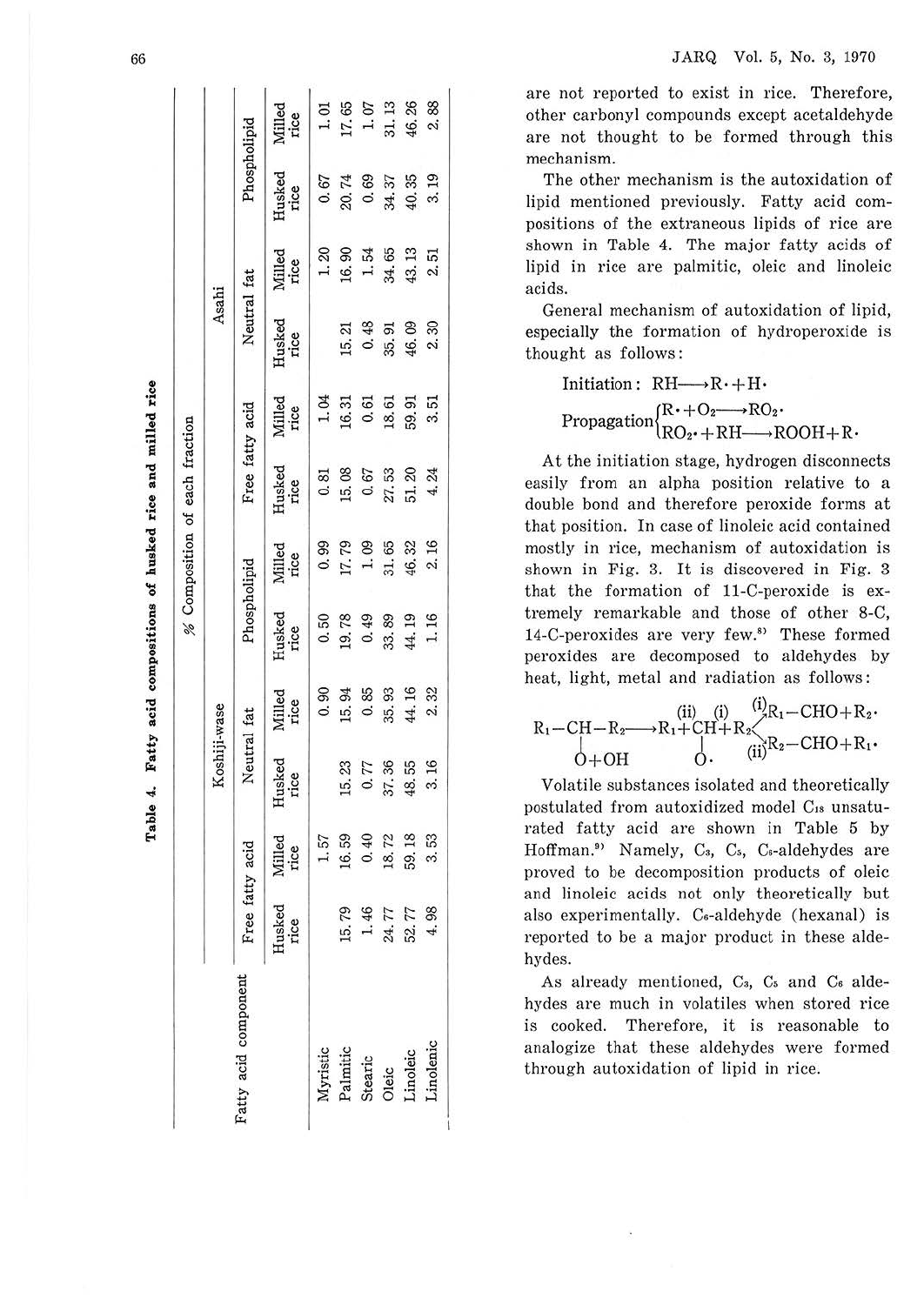

Fig. 3. Autoxidation of linoleic acid.

|                                  |  | Table 5. Volatile substances isolated and theoretically postulated from autoxidized mode. |  |  |
|----------------------------------|--|-------------------------------------------------------------------------------------------|--|--|
| $C_{18}$ -unsaturated fatty acid |  |                                                                                           |  |  |

|                             | Aldehydes                                |                                                       |                              |            |                                         |    |                             | Other compounds                        |
|-----------------------------|------------------------------------------|-------------------------------------------------------|------------------------------|------------|-----------------------------------------|----|-----------------------------|----------------------------------------|
| Acid                        | Sat. a                                   | $\Delta 2$                                            | 42,4                         | $\Delta 3$ | 42,5                                    |    | $\Delta 3, 6$ $\Delta 2, 6$ |                                        |
| Oleic pract.                | $C_5C_6C_7C_3C_9^2$<br>$\mathrm{C}_{10}$ | $C_8C_9C_{10}^2$                                      |                              |            |                                         |    |                             |                                        |
| Oleic theor.                | $C_8C_9$                                 | $C_{10}C_{11}$                                        |                              |            |                                         |    |                             |                                        |
| Linoleic pract.             | $C_2C_3$<br>$C_5C_6^2$                   | $C_2^cC_6C_6^cC_8^c$<br>C <sub>10</sub><br>$C_8C_9^2$ | $\frac{C_9C_{10}^2}{C_{11}}$ |            |                                         |    |                             | 1-Octen-3-ol                           |
| Linoleic theor.             | $C_5C_6$                                 | $C_7C_8$                                              | $C_{10}C_{11}$               | $C_{9}$    | $C_{11}$                                |    |                             |                                        |
| Linolenic pract. $C_2C_3^2$ |                                          | $C_4C_5^2$<br>$C_6^2$<br>$C_9$<br>$C_7$               | $C_7^2$<br>$C_9^2$           |            |                                         |    |                             | Methyl ethyl keton<br>Hexene-1, 6-dial |
| Linolenic theor. $C_2C_3$   |                                          | $\mathop{C_4 C_s}\limits_{C_6}$                       | $C_7C_8$                     | $C_6$      | $C_8$<br>$\angle 42, 5, 8 \cdot C_{11}$ | Ċ. | $C_{9}$                     |                                        |

<sup>1</sup> Compiled from literature.

<sup>2</sup> Main product.

Underscoring indicates possible only by shifts of double bonds and/or rearrangement.

#### References

- 1) Obata, Y. and Tanaka, H.: Studies on the photolysis of L-cysteine and L-cystine. Formation of the flavor of cooked rice from Lcysteine and L-cystine. Agr. Biol. Chem. 29,  $191 - 195$  (1965).
- Yasumatsu, K., Moritaka, S. and Wada, S.:  $2)$ Studies on cereals. Part IV., Volatile carbonyl compounds of cooked rice. Agr. Biol. Chem., 30, 478-482 (1966).
- Yasumatsu, K., Moritaka, S. and Wada, S.: 3) Studies on cereals, Part V., Stale flavor of

stored rice. Agr. Biol. Chem., 30, 483-486  $(1966)$ .

- Endo, I., Chikubu, S. and Tani, T.: Cooking 4) and eating qualities of milled rice, Part. V., Measurement of flavor components in cooked rice. (in preparation).
- $5)$ Yasumatsu, K. and Moritaka, S.: Fatty acid compositions of rice lipid and their changes during storage. Agr. Biol. Chem. 28, 257-264  $(1964)$ .
- Tatenuma, M. and Sato, S.: Flavor of im-6) ported foreign rice, J. Soc. Brewing, Japan, 70, 818-820 (1965). [In Japanese.]
- Casey, J. C., Self, R. and Swain, T.: Factors 7)